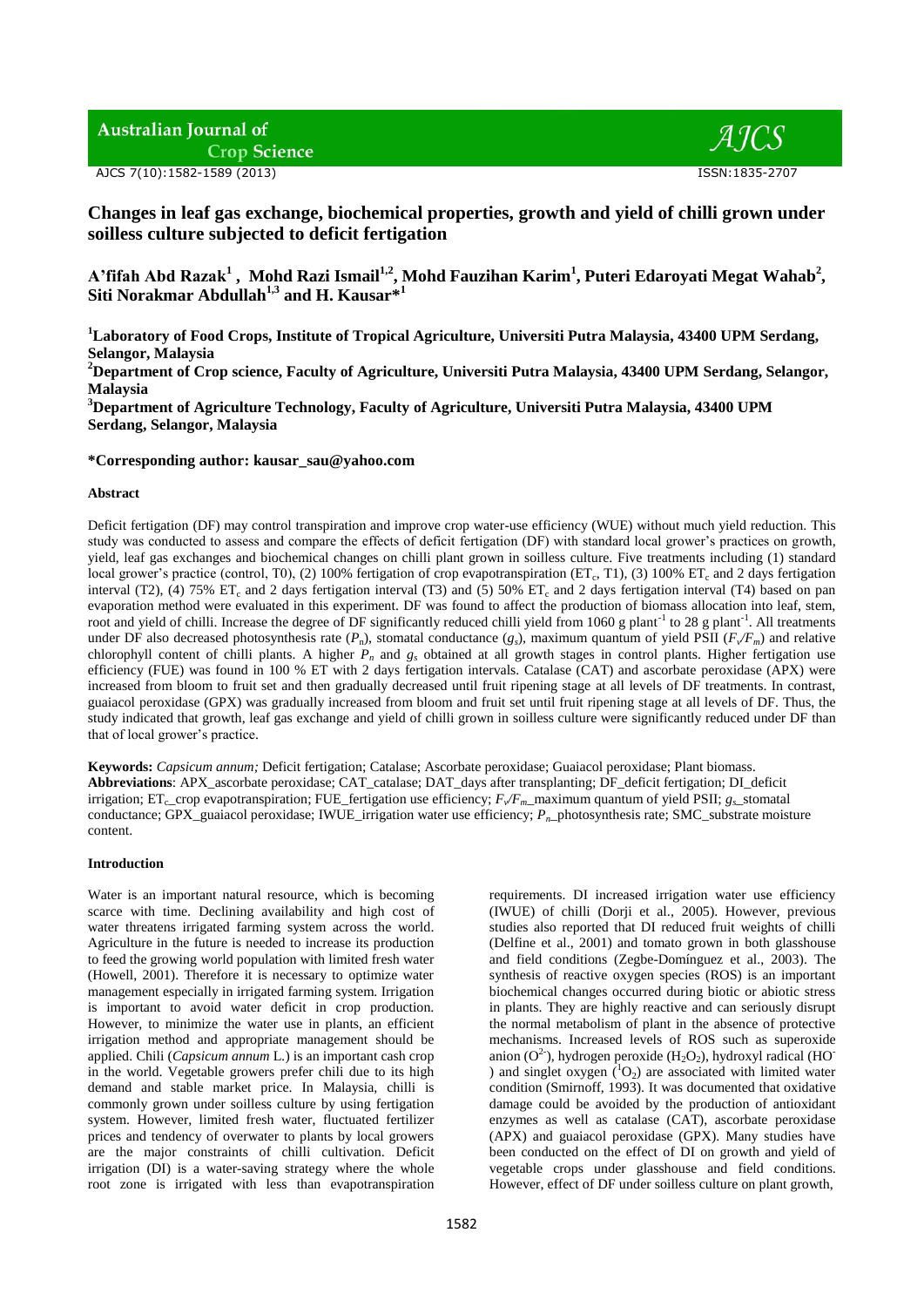**Table 1.** Effect of deficit fertigation on leaf dry weight, stem dry weight, root dry weight, total dry mass and root: shoot ratio in chilli plants.

| Treatment                | Leaf dry weight            | Stem dry<br>weight         | Root dry weight            | Total dry mass             | Root: Shoot       |
|--------------------------|----------------------------|----------------------------|----------------------------|----------------------------|-------------------|
|                          | $(g$ plant <sup>-1</sup> ) | $(g$ plant <sup>-1</sup> ) | $(g$ plant <sup>-1</sup> ) | $(g$ plant <sup>-1</sup> ) | Ratio             |
| T <sub>0</sub> (Control) | 111.68 a                   | 269.61a                    | 33.65 a                    | 414.93 a                   | 0.09 <sub>b</sub> |
| T1                       | 42.88 b                    | 88.96 b                    | 12.23 b                    | 144.06 b                   | 0.10 <sub>b</sub> |
| T <sub>2</sub>           | 17.68 c                    | 45.31 bc                   | 14.48 b                    | 77.47 c                    | 0.22a             |
| T <sub>3</sub>           | 13.07 cd                   | 35.46 c                    | $11.61$ bc                 | 60.13c                     | 0.23a             |
| T4                       | 11.43d                     | 31.03c                     | 9.28c                      | 51.73 c                    | 0.24a             |
| Significant              | $**$                       | $***$                      | $***$                      | $**$                       | **                |
| C.V                      | 8.56                       | 21.48                      | 8.40                       | 13.06                      | 4.09              |

0= standard local growers' practices (control), T1= 100% ET<sub>c</sub> with daily fertigation, T2= 100% ET<sub>c</sub> and 2 days fertigation interval, T3= 75% ET<sub>c</sub> and 2 days fertigation interval, T4= 50% ET<sub>c</sub> and 2 days fertigation interval. Means followed by the same letters within a column are not significantly different from each other according to the Least significant difference (LSD) test. \*\* significant at P≤0.01.



#### Days after transplanting

**Fig 1.** Mean temperature and relative humidity under rain shelter condition throughout the experimental period.

yield and physiological and biochemical responses are not well documented. Hence, the study was undertaken to evaluate the effect of different levels of DF on yield, plant growth, leaf gas exchange and biochemical changes of chilli plants grown in soilless culture.

#### **Results**

#### *Deficit fertigation on substrate moisture content*

Different levels of DF with 2 days interval significantly ( $p \leq$ 0.05) affected substrate moisture content (SMC) at different measurement times. In contrary, no significant ( $p \leq 0.05$ ) differences was observed in SMC among treatments at 14, 56 and 108 DAT. Control plant (T0) had a highest SMC, while T1 had the lowest SMC throughout the experiment (Fig. 2).

### *Deficit fertigation on plant height, stem diameter and total leaf area*

The differences in plant height were significant ( $p \leq 0.05$ ) among treatments at all growth stages except for seedling and vegetative stages. Plant height was decreased after bloom and fruit set stage at all levels of DF with 2 days fertigation intervals (Fig. 3A). Similarly to the plant height, stem diameter was significantly ( $p \leq 0.01$ ) different between all

treatments at all growth stages. However, no significant difference was observed in stem diameter among treatments at seedling and vegetative stages. Stem diameter was also reduced after bloom and fruit set stage at all levels of DF with 2 days fertigation intervals (Fig. 3B). Reduction in stem diameter in T1, T2, T3 and T4 were 25, 31, 24 and 42%, respectively, compared to the control plants at bloom and fruit set stage. Total leaf area was significantly ( $P \leq 0.05$ ) different between all treatments at all growth stages. The difference in total leaf area was not significant among treatments at seedlings and vegetative stages. Total leaf area increased with age in all the treatments until bloom and fruit set stage and followed a decline due to leaf shading (Fig. 3C). At later fruit bearing stage, total leaf area was significantly inhibited by 83% in T4 treatment compared to the control.

#### *Biomass production and dry matter partitioning*

There were highly significant ( $P \le 0.01$ ) differences in the dry matter at all plant parts of chilli in all treatments. DF with 2 days fertigation intervals significantly reduced leaf, stem and root dry weights and total dry mass (Table 1). A greatest reduction in the dry mass of plant parts was detected in T4 (90, 88, 72 and 88%, respectively) followed by T3 (88, 87, 65 and 86%, respectively), T2 (84, 83, 57 and 81%, respectively) and T1 (62, 67, 64 and 65%, respectively).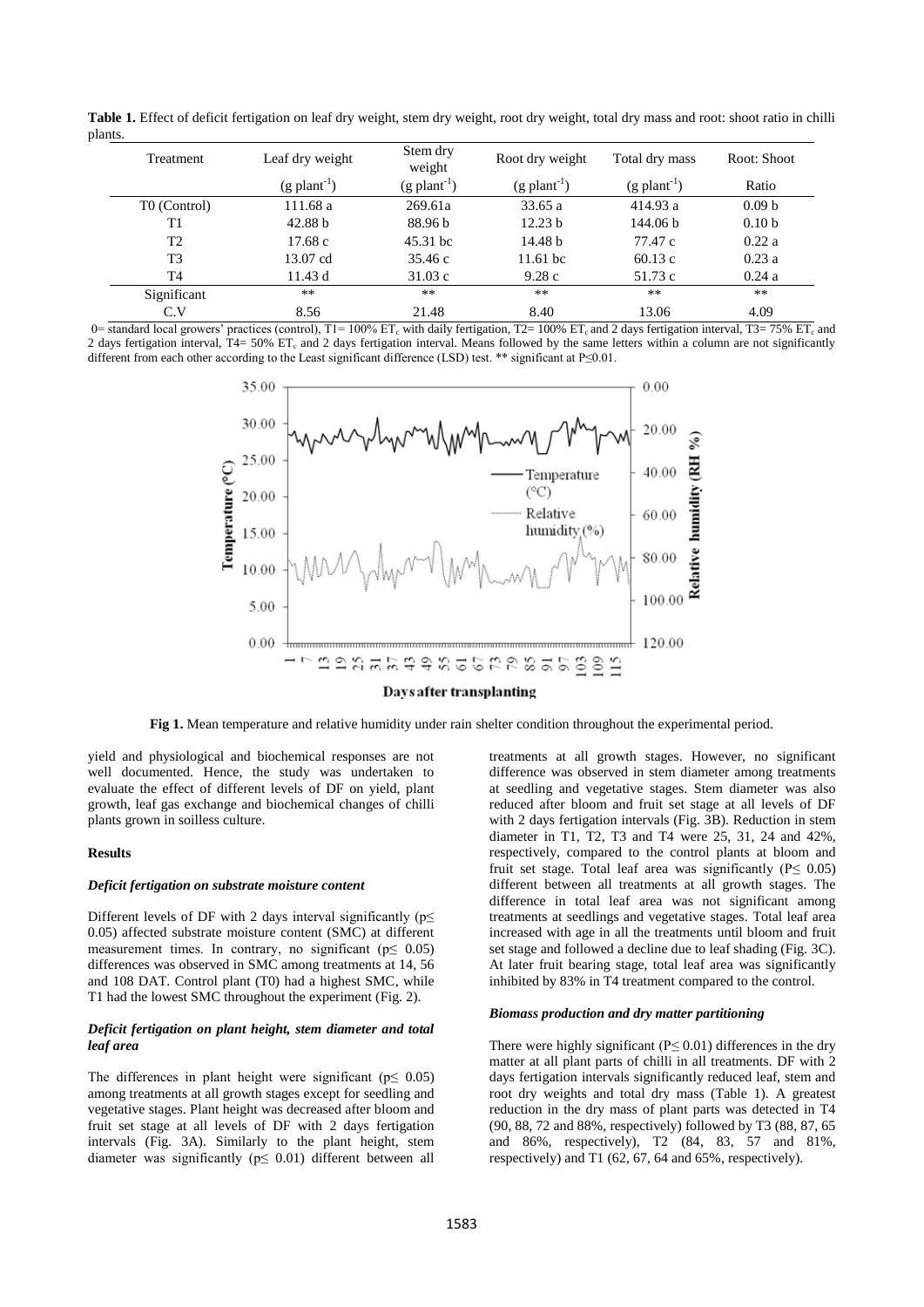**Table 2.** Fresh fruit yield, total volume of nutrient solution and fertigation use efficiency in chilli plants under different levels of deficit fertigation.

| Treatment      | Fresh fruit weight         | Total volume of nutrient solution<br>applied | Fertigation use efficiency |
|----------------|----------------------------|----------------------------------------------|----------------------------|
|                | $(g$ plant <sup>-1</sup> ) | $(L$ plant <sup>-1</sup>                     | $(g L^{-1})$               |
| T0 (Control)   | 1060 a                     | 288.7                                        | 3.69 <sub>b</sub>          |
| T1             | 233 <sub>b</sub>           | 52.3                                         | 4.46ab                     |
| T <sub>2</sub> | 99c                        | 18.36                                        | 5.39a                      |
| T <sub>3</sub> | 64 c                       | 14.01                                        | 4.55ab                     |
| T <sub>4</sub> | 28d                        | 7.6                                          | 3.63 <sub>b</sub>          |
| Significant    | $***$                      |                                              | $**$                       |
| C.V            | 12.17                      |                                              | 10.79                      |

T0= standard local growers' practices (control), T1= 100% ET<sub>c</sub> with daily fertigation, T2= 100% ET<sub>c</sub> and 2 days fertigation interval, T3= 75% ET<sub>c</sub> and 2 days fertigation interval,  $T4 = 50\%$  ET<sub>c</sub> and 2 days fertigation interval. Means followed by the same letters within a column are not significantly different from each other according to the Least significant difference (LSD) test. \*\* significant at P≤0.01.



**Fig 2.** Effect of deficit fertigation on substrate moisture content during chilli cultivation. T0= standard local growers' practices (control),  $T1 = 100\%$  ET<sub>c</sub> with daily fertigation,  $T2 = 100\%$  ET<sub>c</sub> and 2 days fertigation interval,  $T3 = 75\%$  ET<sub>c</sub> and 2 days fertigation interval, T4= 50% ET<sub>c</sub> and 2 days fertigation interval. Vertical bar represents least significant difference (LSD) at (P≤0.05).

In contrast, root to shoot ratio was significantly higher in T4 treatment (0.24) than in control plants (0.09).

# *Responses of leaf gas exchanges, chlorophyll fluorescence and relative chlorophyll content under deficit fertigation*

Significant (P≤0.05) differences were observed in  $P_n$  among treatments at all growth stages (Fig. 4A). However, no significant differences in  $P_n$  were recorded at seedling and vegetative stage. Control plants had 12 and 25% higher  $P_n$ than in the T3 and T2 treatments, respectively, at bloom and fruit set and vigorous fruit bearing stages. In general, T4 treatment produced the lowest  $P_n$  at all growth stages. Stomatal conductance was observed highly significantly (P≤ 0.01) different in all treatments at all growth stage. Similarly, the differences in *g<sup>s</sup>* were no significant at seedling and vegetative stage. Stomatal conductance in all levels of DF with 2 days fertigation intervals showed a similar trend to that  $P_n$  in contrast to control plants (Fig. 4B). However, plants subjected to T1 treatment had significantly higher *g<sup>s</sup>* (21%) than control plants at bloom and fruit set stage, which decreased at the following stages. There was significant (P≤0.05) difference in maximum yield of PSII (*F<sup>v</sup> /Fm*) between treatments at all growth stages. Maximum quantum yield of PSII was not significant among treatments at seedling and later fruit bearing stage. Maximum quantum yield of PSII slightly reduced at bloom and fruit set stage

until the end of the growing stage for all treatments. On the other hand,  $F_v/F_m$  value at the end of growing stage was increased with highest value recorded on control followed by T1, T3, T2 and T4, which slightly reduced by 1, 4, 5 and 9%, respectively, compared to control plant. Relative chlorophyll content was highly significantly (P≤0.01) decreased under all levels of DF with 2 day fertigation intervals compared to control plants (Fig. 4D). Relative chlorophyll content was higher in control and T1 treatment at all growth stages and the difference between control and T1 was not significant. Relative chlorophyll content at the end of the growing stage decreased with greater value observed in T3 (29%) followed by T2 (23%) and T4 (20%) compared to that in control plants. However, no significant (P>0.05) difference was observed in relative chlorophyll content among T3, T2 and T4 at that growth stage.

## *Changes in the enzyme activities*

Leaf CAT activity decreased slightly with age in control plants (Fig.5A). However, significantly ( $P \leq 0.05$ ) higher CAT activity was remarkable in plants subjected to all levels of DF with 2 days fertigation treatments at bloom and fruit setting stage and onwards, compared to control plants. However, gradual decrease in CAT activity was observed in plants subjected to all levels of DF with 2 days fertigation intervals by the age. In contrary, there was no significant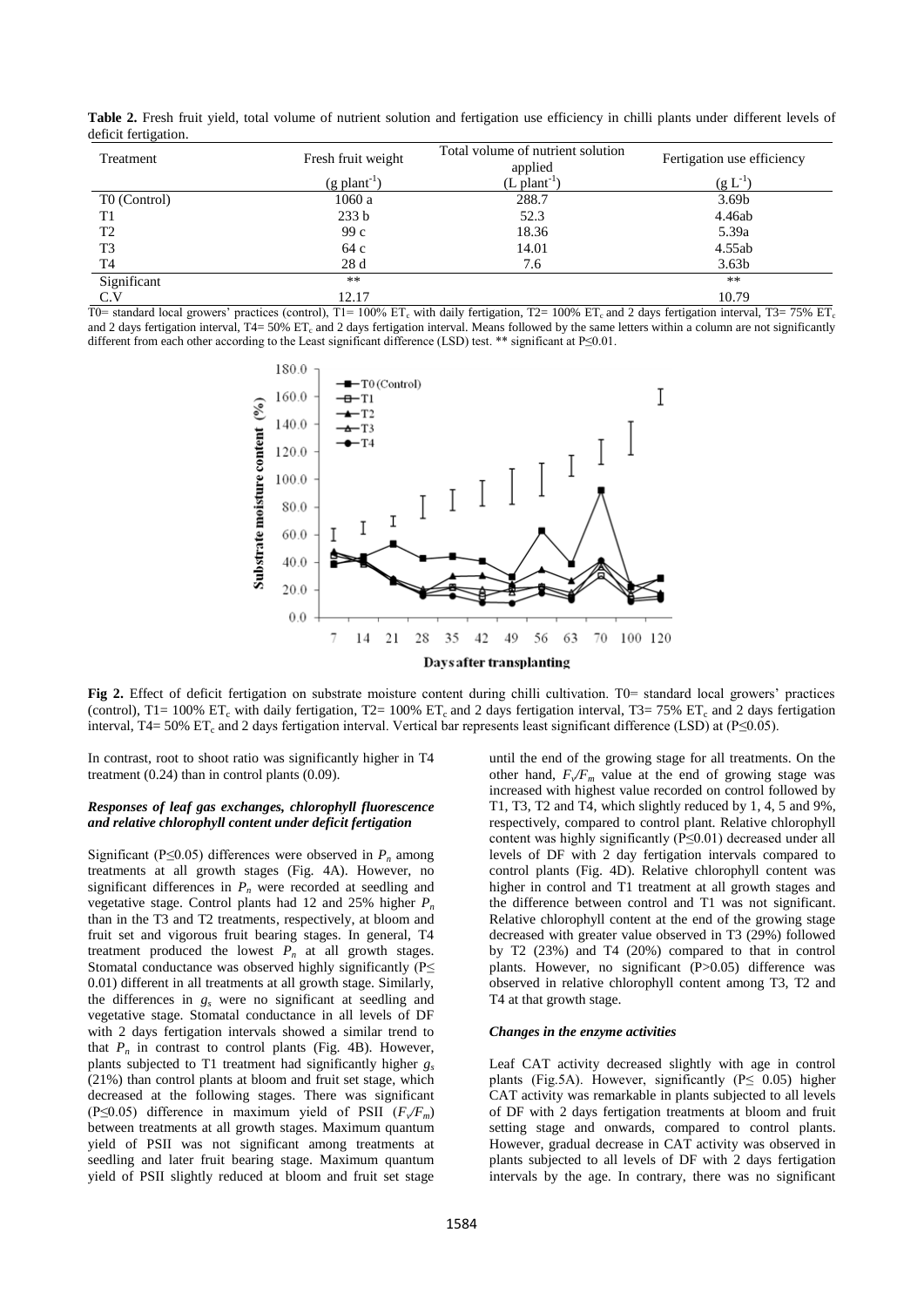difference among the treatments at the vigorous fruit bearing stage. Ascorbate peroxidase activity (APX) was significantly (P≤0.05) slightly decreased by age in plants subjected to all levels of DF with 2 days fertigation intervals (Fig. 5B). However, plants subjected to all levels of DF with 2 days fertigation intervals had higher APX activity than in control plants. Plants subjected to T4 treatments showed a greater (158%) increase at the end of experimental period, compared to the control plants. In contrast, GPX activity significantly  $(P \le 0.05)$  increased after bloom and fruit set stage until the end of the experiment period in plants imposed to all levels of DF with 2 days fertigation intervals compared to control plants (Fig. 5C). Gradual reduction was observed in control plants from vigorous fruit bearing to the fruit ripening stage. Treatment T4 had higher GPX activity at fruit ripening stage followed by T3, T2 and T1 treatments.

# *Deficit fertigation on fresh fruit weight, irrigation amount and fertigation use efficiency*

Fresh fruit weight was highly significant ( $P \le 0.01$ ) among the treatments (Table 2). Total fresh weight of fruit per plant in T1 was 134 g higher than T2 treatment, but it was 827 g lower than that in control plants. The highest reduction (97%) was recorded in T4 than in control plants. Highest amount of total nutrient solution consumed by the control plants was 288.7 L plant<sup>-1</sup> while the lowest was found in treatment  $T4$ with  $7.6$  L plant<sup>-1</sup> (Table 2). FUE was significantly affected by all levels of DF with 2 days fertigation intervals (Table 2). The highest FUE value of 5.39  $g L<sup>-1</sup>$  was obtained in T2 treatment and the lowest value of  $3.63$  g L<sup>-1</sup> was observed in T4 treatment.

## **Discussion**

Substrate moisture content (SMC) was always lower under DF treatments than in control at all measurement day. The reduction in SMC was attributed to the lower amount of water and nutrients applied. The result was consistent with the findings on greenhouse grown tomato (Zegbe et al., 2004), where full irrigation had resulted higher SMC compared to DI throughout the growing season. They claimed that a reduction in SMC in DI was high enough to cause a reduction in plant water potential, which in turn, resulted from water losses and reduction of cell turger. Plant height, stem diameter and total leaf area were reduced with DF. The reduction in these growth parameters suggests that DF is one of the major factors which determine growth and development in chilli plants. The reduction in the growth parameters might be associated with the reduction in SMC (Tesfaye et al., 2008). The reduced plant height and stem diameter under all levels of DF might be attributed to the reduction in cell turgor which would result in inhibition of cell division and cell expansion. Reduction in cell turgor was attributed to the reduction in cell water potential resulted to the dehydration (Luvaha et al., 2008). The reduction in total leaf area presumably attributed to the reduction in leaf number, leaf senescence and reduction in rate of leaf emergence (Zewdie et al., 2007). Furthermore, reduction in leaf area in plant subjected to water stress might be attributed to the changes in leaf angles and resulted in reduced gas exchange and carbon assimilation in a longer period (Turner and Begg, 1981).



#### **Growth stages**

**Fig 3.** Effect of deficit fertigation on plant height. (A) stem diameter (B) total leaf area (C) on chilli plants at different growth stages. T0= standard local growers' practices (control), T1=  $100\%$  ET<sub>c</sub> with daily fertigation, T2=  $100\%$  $ET_c$  and 2 days fertigation interval, T3= 75%  $ET_c$  and 2 days fertigation interval, T4=  $50\%$  ET<sub>c</sub> and 2 days fertigation interval. Vertical bar represents Least significant difference  $(LSD)$  at  $(P \leq 0.05)$ .

Productivity of plants is determined in part by the allocation of photosynthates among organs. Water stress can affect the growth of each plant organ differently and alter the pattern of dry mass accumulation within plants (Cox and Conran, 1996). In the present study, DF has increased the root: shoot ratio. These results indicated that a large proportion of photosynthates were allocated to underground plant parts under DF, which means plants preferably increased allocation of assimilates to roots rather than in leaves and stems (Rodrigues et al., 1995). Under lower substrate water availability, the plants invested more dry mass in root growth, in order to absorb more water and ensure higher survival competitiveness. Chartzoulakis et al. (1993) suggested that higher root: shoot ratio under water stress could be attributed to the higher osmotic adjustment in roots than in leaf cells.

Deficit fertigation greatly affected  $P_n$  and  $g_s$  in chilli plants. In the present study, DF decreased  $P_n$  and  $g_s$  progressively with growth stages. The results suggested that the decline in net photosynthesis was closely associated with the consequence of stomatal limitation. The earliest response of plant to water stress is stomatal closure because stomatal closure decrease  $CO<sub>2</sub>$  diffusion into leaf perturbing photosynthesis.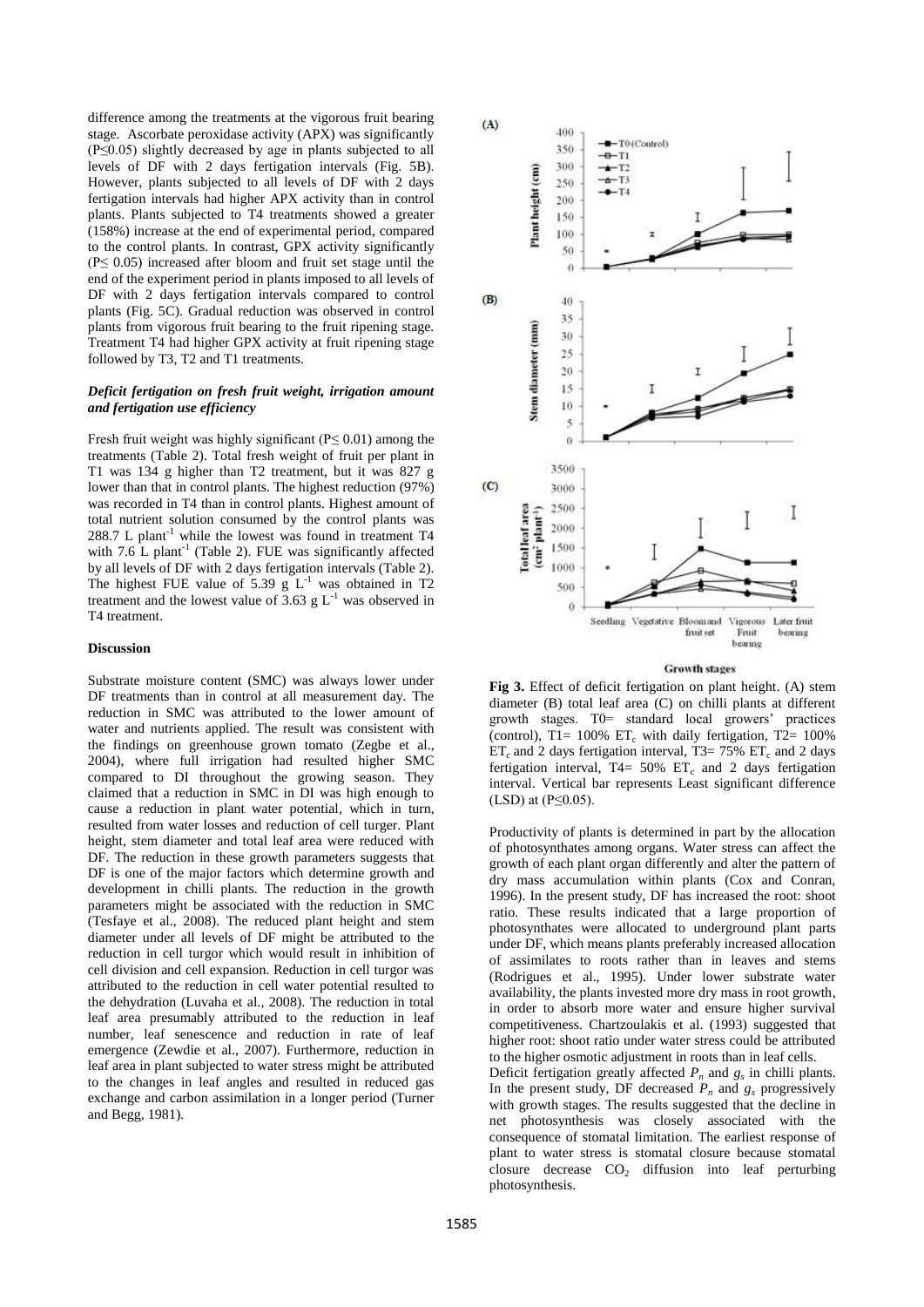

**Fig 4.** Effect of deficit fertigation on photosynthesis rate (*P<sup>n</sup>* ) (A), stomatal conductance  $(g_s)$  (B), maximum quantum of yield PSII  $(F_v/F_m)$  (C) and relative chlorophyll content (D) response of chilli at different growth stages. T0= standard local growers' practices (control),  $T1 = 100\% \text{ ET}_c$  with daily fertigation,  $T2 = 100\%$   $ET_c$  and 2 days fertigation interval, T3= 75%  $ET_c$  and 2 days fertigation interval, T4= 50%  $ET_c$ and 2 days fertigation interval. Vertical bar represents Least significant difference (LSD) at  $P \le 0.01$ .

This result was similar with the previous studies, where positive relationship between *g<sup>s</sup>* and *P<sup>n</sup>* were observed in neem plants (Zheng et al., 2010). A chlorophyll fluorescence parameter is maximum quantum of yield. PSII  $(F\sqrt{F_m})$ reduced under all levels of DF. The decrease in  $F_v/F_m$  was presumably attributed to the reduction in  $F<sub>m</sub>$  than an increase in *F<sup>o</sup>* (Guang-Cheng et al., 2011). Increase in photoprotective energy dissipation or decreases in photochemistry, photo inhibition are associated with an over-reduction of PSII (Maxwell and Johnson, 2000) and; thus, would lead to damage of PSII photochemistry and disrupt the functioning of PSII system. The ability to maintain high  $F_v/F_m$  under water deficit; thus, indicates a high efficiency of radiation use possibly for photochemistry and carbon assimilation (Guang-Cheng et al., 2011). Deficit fertigation reduced relative chlorophyll content of chilli plants. The reduction in relative chlorophyll content could be associated with the oxidative damage in chloroplast (Munne-Bosch et al., 2001). Development in oxidative damage by reduction in chlorophyll content also resulted in induced lipid membrane peroxidation of the tylakoides and; thus, chlorophyll degradation (Osmond et al., 1997).



**Fig 5.** Effect of deficit fertigation on catalase (CAT) (A), ascorbate peroxidase (APX) (B) and guaiacol peroxidase  $(GPX)$  (C) activities in leaves of chilli plants. T0= standard local growers' practices (control),  $T1 = 100\% \text{ ET}_{c}$  with daily fertigation,  $T2 = 100\%$   $ET_c$  and 2 days fertigation interval, T3= 75% ET<sub>c</sub> and 2 days fertigation interval, T4= 50% ET<sub>c</sub> and 2 days fertigation interval. Vertical bar represents Least significant difference (LSD) at P≤0.05.

Loss of chlorophyll is always associated with the impairment of photosynthesis (Aruyanark et al., 2008). There was a reduction in photosynthesis rate under DF. The beginning of possible impairment in photosynthesis process was occurred when the relative chlorophyll content was reduced (Ladjal et al., 2000). In the present study, DF increased the catalase (CAT) activity in leaf tissues of chilli plants at bloom and fruit set stages. Increased CAT activity in leaves is an adaptation for scavenging photorespiratory  $H_2O_2$  produced during water stress. However, DF decreased CAT activity progressively by growth stages. A decrease in CAT is a general response to many stresses (Liu et al., 2008). The reduction in CAT activity is possibly due to the inhibition of enzyme synthesis or the assembly of enzyme sub-units changing under water deficit conditions. This might be associated with the degradation of peroxisomel proteases or continuous enzyme photoinactivation, especially under severe photooxidative conditions (Tayebeh and Hassan, 2010). This result was supported by other reports that increased antioxidant activities at the beginning of water deficit and decreased progressively indicating prolonged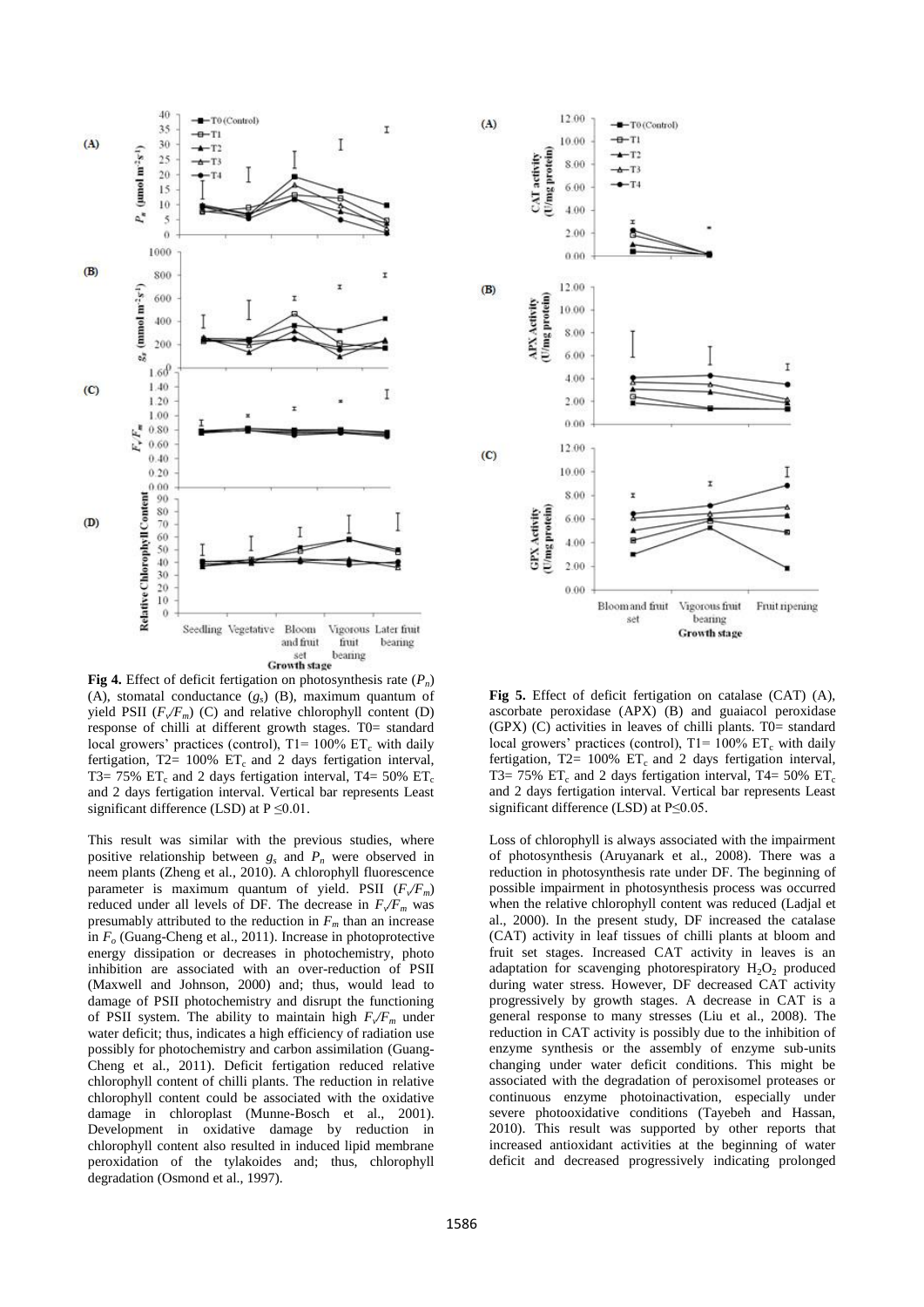deficit water stress might result in decreased antioxidant activities (Anjum et al., 2012).

There was an increase in ascorbate peroxidase (APX) activity in leaves of chilli plants exposed to DF. APX are enzymes that detoxify peroxides such as hydrogen peroxide using ascorbate as a substrate. The reaction they catalyse is the transfer of electrons from ascorbate to peroxide producing dehydroascorbate and water as product (Raven, 2000). DF reduced APX activity progressively by growth stages. This condition was almost similar in CAT activity in the present study. DaCosta and Huang, (2007) explained that decreasing the level of irrigation with increasing stress duration in pepper plants resulted in extensive membrane lipid peroxidation and decreased the protective enzyme activities. It was reported that guaiacol peroxidase (GPX) is enable to decrease  $H_2O_2$  accumulation, eliminating malondialdehyde (MDA) and resulted in cell peroxidation of membrane lipids and maintained cell membrane integrity (Jaleel et al., 2008). DF increased activity of guaiacol peroxidase (GPX) progressively compared to control plants. The present study suggests that increased GPX activity might be a key point for decomposition of  $H_2O_2$  especially under CAT inactivation (Tayebeh and Hassan, 2010). Fresh fruit yield decreased proportionally to the levels of DF. Fresh fruit yield was reduced as a result of lower amount of water and nutrients supplied. The lower amount of nutrient solution applied to plants resulted to the changes in SMC. In the present study, SMC was approximately 13% higher in control treatment than in DF treatments throughout the growing season. The reduction in fresh fruit yield might be attributed to the reduction in fruit number per plants as a result of low SMC during flowering and fruit development stage. Water shortage just prior and during early flowering reduced the number of fruits and resulted in decreased final fruit production (Jaimez et al., 2000). Furthermore, increased soil water tension during fruit development and maturity stage would increase abortion of small green fruits which results in reduction of fruit number per plant (Maroullie and Silva, 2007). Decreased fresh fruit yield was also associated with the reduction in leaf area, lower photosynthetic rates and high evaporation demand (Jaimez et al., 1999). The highest value corresponded to treatment T2 in terms of FUE. The maximum value of fresh fruit yield corresponded to the higher amount of nutrient solution supply (control), while the minimum value of fresh fruit yield received by minimum nutrient solution supply (T4). The results suggest that DF induce production losses and the crops do not sustain reasonable yield from the supplied water and nutrient compared to control plants. Therefore, it is clear that to save water and nutrient by improving its use efficiency in chilli plants is not reliable by using DF.

# **Materials and methods**

## *Experimental site and treatments*

This experiment was conducted at a Rain Shelter, Universiti Putra Malaysia. Mean daily temperature and relative humidity ranged from  $25 - 31^{\circ}$ C and 69 - 95%, respectively (Fig. 1) 3.47 mm evaporation and  $0.3 - 0.73$  ms<sup>-1</sup> of wind speed. The research was carried out with five different levels of fertigation comprised of (1) standard local grower's practice, control (T0), (2) 100%  $ET_c$  with daily fertigation, (3) 100% ET<sub>c</sub> with 2 days fertigation interval (4) 75% ET<sub>c</sub> with 2 days fertigation interval and (5) 50%  $ET_c$  with 2 days fertigation interval.

## *Plant materials and media preparation*

Chilli plants (*Capsicum annuum* var. Kulai) were raised in a glasshouse in 25 mm seed trays filled with peat soil. Four weeks after germination, young plants with 4 to 5 leaves were selected and transplanted into  $20 \times 20$  cm white polybags filled with rooting media comprising of coconut dust and empty fruit bunches (3:1, v/v).

# *Treatments application*

Evaporation  $(ET_0)$  was measured daily and fertigation requirements of the chilli plants were calculated following Allen et al. (1998). All fertigation treatments were based on the crop evapotranspiration  $(ET_c)$  using Class A Pan evaporation. Fertigation treatments were slightly modified with Cooper nutrient formulation with electrical conductivity  $(EC)$  of  $1.5 - 2.5$  dSm<sup>-1</sup> (Cooper, 1976). Fertigation amounts applied to other treatments were decreased stepwise to 75 and 50% of the treatment 100%  $ET_c$ .

# *Substrate moisture content*

Substrate moisture content was determined using a HH2 Soil moisture meter with Theta Probe ML-2x (Delta T Devices, Cambridge, England). Four readings were recorded for each treatment at 7, 14, 21, 28, 35, 42, 49, 56, 63, 70, 100 and 120 days after transplanting.

# *Plant growth, total leaf area and plant biomass determination*

The plant height was measured from ground level to shoot tip using a measuring tape, stem diameter with a pair of caliper and total leaf area were obtained using leaf area meter (model, L1-3100; LI-COR. Inc.Lincoln, Nebraska, USA). All measurements were taken at several different growth stages including seedling, vegetative, bloom and fruit set, vigorous fruit bearing and fruit ripening stages.

Plants were harvested at fruit ripening stage and segmented into leaves, stems, and roots before oven dried at  $80^{\circ}$  C temperature for 48 h for dry biomass determination. Root to shoot ratios was calculated using following formula (Hunt, 1978).

# *Determination of photosynthesis rate, stomatal conductance, chlorophyll fluorescence and relative chlorophyll content*

Assessment of photosynthesis rate  $(P_n)$ , stomatal conductance (*gs* ), chlorophyll fluorescence and relative chlorophyll content were performed at seedling, vegetative, bloom and fruit setting, vigorous fruit bearing and late fruit bearing on the most recently emerged and fully expanded leaves.  $P_n$  was determined using a portable gas exchange measuring system (model LI 6400xt, LI-COR, Lincoln, Nebraska, USA) in the morning between 9:00 and 10:00 h. Chlorophyll fluorescence parameter, the maximum quantum of yield PSII  $(F\sqrt{F_m})$  was obtained using a portable photosynthetic efficiency analyzer (PEA) (model Handy-PEA, Hansatech Instrument Ltd., Norfolk, UK) and taken between 10:00 and 11:00 h. Relative chlorophyll content was collected using a SPAD-502 meter (model Minolta chlorophyll meter SPAD-502, Spectrum Technologies, Inc., Plainfield, IL).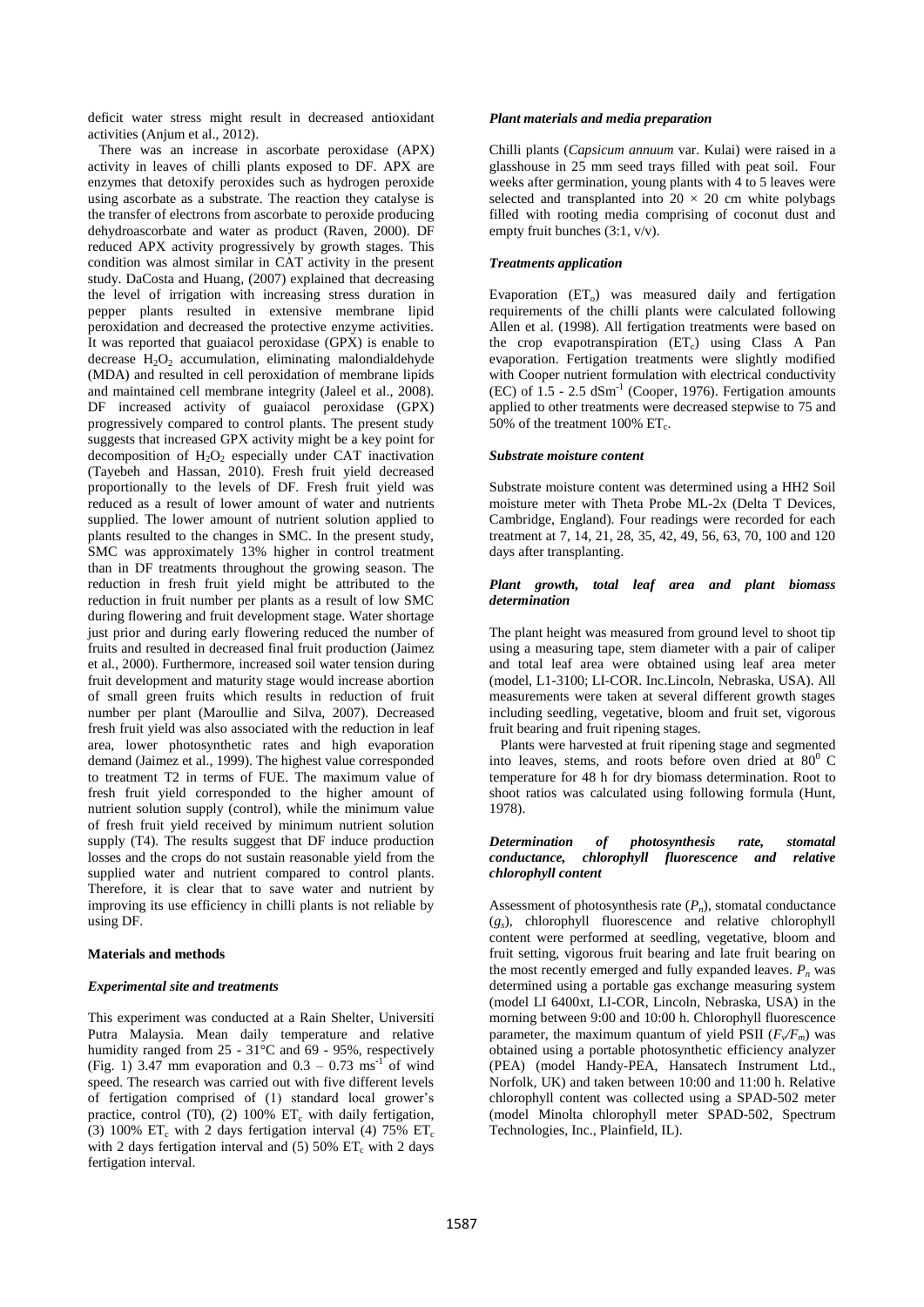#### *Determination of protein content and enzymatic activities*

Protein concentration of the enzyme extracts was determined following the method of Bradford (1976) using bovine serum albumin. Catalase (CAT, EC 1.11.1.6) activity was determined following the method of Aebi (1983). The APX activity was measured following the method of Rao et al. (1997) with slight modification at 290 nm. The activity of GPX was performed according to the procedure described in Nakano and Asada (1981) at 470 nm.

# *Yield, total amount of nutrient solution applied and fertigation use efficiency*

Fresh fruits of chilli were harvested when the fruits were at least 90% red. Fruits were harvested at every three days until the end of the experiment. Harvested fruits were weighed using an electronic balance and total fresh weight of chilli fruits in each treatment was determined at the end of the study. Total amount of nutrient solution applied were obtained from total amount of water requirement based on ET<sub>c</sub> for whole planting period. FUE was estimated according to formula of Zegbe-Dominguez et al. (2003).

## *Statistical analysis*

The experiment was conducted following a randomized completely block design with four replications. Data were analyzed using SAS statistical program version 9.1. The treatments means were separated using Least Significance Difference test at the 5 % level of probability.

#### **Conclusion**

Deficit fertigation with 2 days interval affects growth, physiological and biochemical changes as well as yield of chilli plants. Antioxidant enzymes such as CAT, APX and GPX decreased progressively by the growth stages indicated that antioxidant enzymes were not able to protect plant cells from the oxidative damage. A significant reduction in chilli yield obtained under DF with 2 days interval indicating that other approaches are need to be find out in order to improve water and fertilizer use efficiency without much reduction in yield.

## **Acknowledgements**

The authors acknowledged the support of Ministry of Higher Education, Malaysia for Graduate Research fellowship and Universiti Putra Malaysia for their financial support without which this research would have been impossible.

#### **References**

- Aebi HE (1983) Catalase. In: Methods of enzymatic analysis (ed. Bergmayer H U). Verlag Chem, Weinheim, Germany. 3: 273-286
- Allen RG, Pereira LS, Raes D, Smith M (1998) Crop evapotranspiration-Guidelines for computing crop water requirements- FAO Irrigation and Drainage paper 56. FAO, Rome, Italy
- Anjum SA, Farooq M, Xie XY, Liu XJ and Ijaz MF (2012) Antioxidant defense system and proline accumulation enables hot pepper to perform better under drought. Sci Hortic 140: 66–73
- Arunyanark A, Jogloy S, Akkasaeng C, Vorasoot N, Kesmala T, Nageswara Rao RC, Wright GC, Patanothai A (2008) Chlorophyll stability is an indicator of drought tolerance in peanut. J Agron Crop Sci 194:113-125
- Bradford MM (1976) A rapid and sensitive method for the quantitation of microgram quantities of protein utilizing the principle of protein-dye binding. Anal Biochem 72: 248- 254
- Chartzoulakis K, Noitsakis B, Therios I (1993) Photosynthesis, plant growth and dry matter distribution in kiwifruit as influenced by water deficits. Irrig Sci 14:1-5
- Cooper A (1976) Nutrient Film Technique for Growing Crops. Grower Books, London, England
- Cox JA, Conran JG (1996) The effect of water stress on the life cycles of *Erodium crinitum* Carolin and *Erodium cicutarium* (L.) L'Hérit. ex Aiton (Geraniaceae). Aust J Ecol 21: 235-240
- DaCosta M, Huang B (2007) Changes in antioxidant enzyme activities and lipid peroxidation for bentgrass species in response to drought stress. J Amer Soc Hort Sci 132(3): 319–326
- Delfine S, Loreto F, Alvino A (2001) Drought-stress effects on physiology, growth and biomass production of rainfed and irrigated bell pepper plants in the Mediterranean region. J Amer Soc Hort Sci 126(3): 297–304
- Dorji K, Behboudian MH, Zegbe-Dominguez JA (2005) Water relations, growth, yield and fruit quality of hot pepper under deficit irrigation and partial rootzone drying. Sci Hortic 104: 137- 149
- Guang-Cheng S, Rui-qi G, Na L, Shuang-en Y, and Wenggang X (2011) Photosynthetic, chlorophyll fluorescence and growth changes in hot pepper under deficit irrigation and partial root zone drying. Afri J Agric Res 6(19): 4671- 4679
- Howell TA (2001) Enhancing water use efficiency in irrigated agriculture. Agron J 93(2): 281-289
- Hunt R (1978) Plant growth analysis. The Institute of Biology's Studies in Biology Number 96. Edward Arnold, London
- Jaimez RE, Garcia-Nunez RF (1999) The effect of irrigation frequency on water and carbon relations in three cultivars of sweet pepper (*Capsicum chinense* Jacq) in a tropical semiarid region. Sci Hortic 81: 301-305
- Jaimez RE, Vielma O, Rada F, García-Núñez C (2000) Effects of Water Deficit on the Dynamics of Flowering and Fruit Production in *Capsicum chinense* Jacq in a Tropical Semiarid Region of Venezuela. J Agron Crop Sci 185: 113- 119
- [Jaleel CA,](http://www.ncbi.nlm.nih.gov/pubmed?term=Jaleel%20CA%5BAuthor%5D&cauthor=true&cauthor_uid=17949951) [Manivannan P,](http://www.ncbi.nlm.nih.gov/pubmed?term=Manivannan%20P%5BAuthor%5D&cauthor=true&cauthor_uid=17949951) [Lakshmanan GM,](http://www.ncbi.nlm.nih.gov/pubmed?term=Lakshmanan%20GM%5BAuthor%5D&cauthor=true&cauthor_uid=17949951)  [Gomathinayagam M,](http://www.ncbi.nlm.nih.gov/pubmed?term=Gomathinayagam%20M%5BAuthor%5D&cauthor=true&cauthor_uid=17949951) [Panneerselvam R](http://www.ncbi.nlm.nih.gov/pubmed?term=Panneerselvam%20R%5BAuthor%5D&cauthor=true&cauthor_uid=17949951) (2008) Alterations in morphological parameters and photosynthetic pigment responses of Catharanthus roseus under soil water deficits. Colloids Surf B Biointerfaces 61(2): 298-303
- Ladjal M, Epron D, Ducrey M (2000) Effects of drought preconditioning on thermo tolerance of photosystem II and susceptibility of photosynthesis to heat stress in cider seedling. Tree Physiol 20: 1235-1241
- Liu J, Xie X, Du J, Sun J, Bai X (2008) Effects of simultaneous drought and heat stress on Kentucky bluegrass. J Hort Sci 115: 190-195
- Luvaha E, Netondo GW, Ouma G (2008) Effect of water deficit on the physiological and morphological characteristics of Mango (*Mangifera indica*) rootstock seedlings. Amer J Plant Physiol 3(1): 1-15
- Marouelli W, Silva W (2007) Water tension thresholds for processing tomatoes under drip irrigation in Central Brazil. Irrig Sci 25:411–418